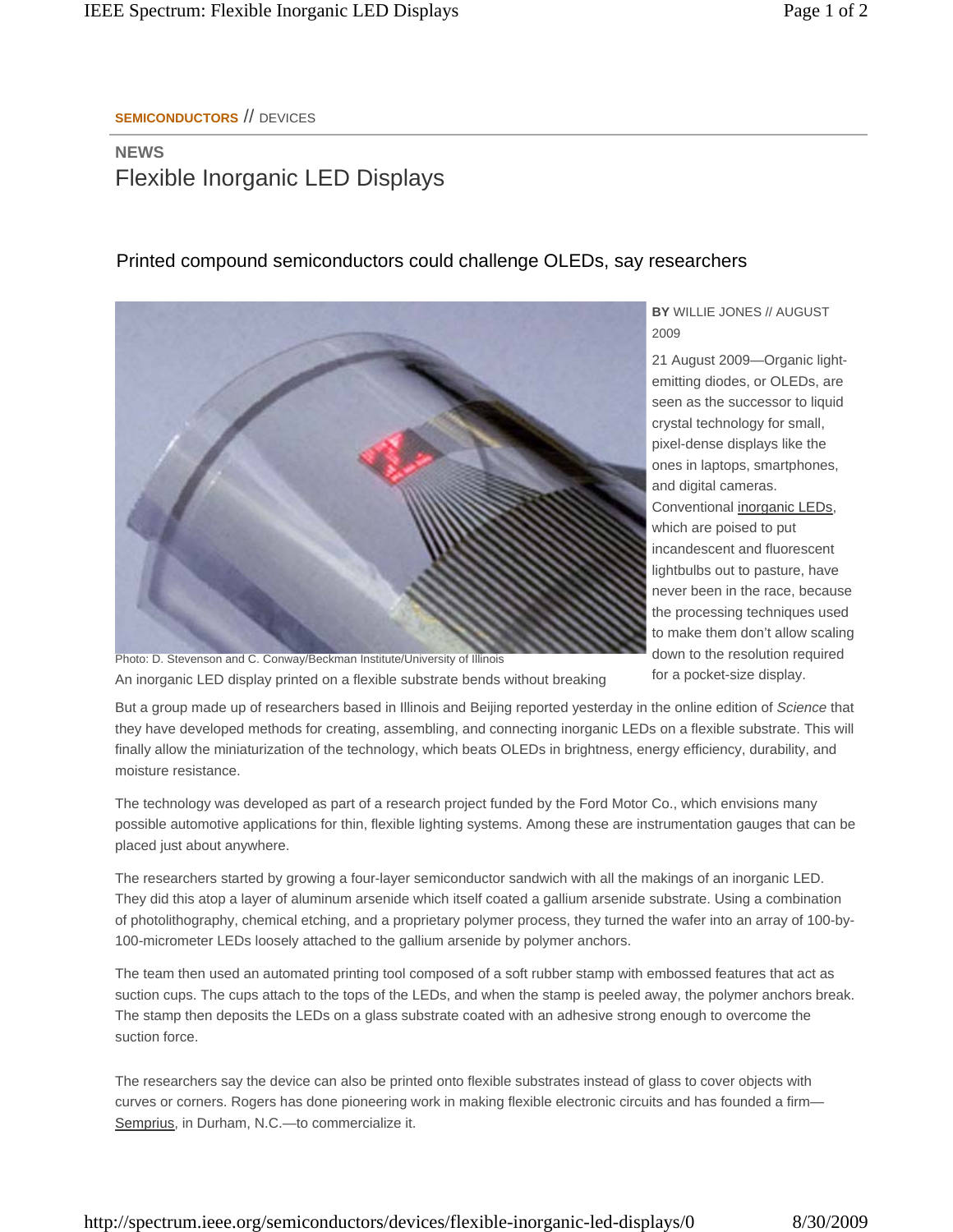

Photo: D. Stevenson and C. Conway/Beckman Institute/University of Illinois An inorganic LED array hugs the curves of an irregularly shaped object

compatible with devices as small as 10 µm on a side.

Displays produced from this printing process are highly efficient, says Rogers, who explains that you can achieve the same brightness and image clarity with a lot less material than that used in OLEDs. The 16 -by-16 array the team produced has a total surface area of 325 square millimeters. The LEDs together take up less than 1 percent of that real estate, he says. And the LED devices can be made even smaller than the 100-µm-edged version; the techniques the team used are

However, such small LED sizes do not improve picture quality in any way, because the human eye can't resolve anything smaller than about 100 µm across, says Rogers. "This is all about making the devices lighter and cheaper," he says. As a bonus, such displays would be almost completely transparent—and well suited for another automotive need: inexpensive head-up displays.

### most recent comments

#### **CHRIS 08.27.2009**

Over the years there have been a lot of "breakthrough" announcements for this technology claiming that flexible displays are right around the corner, but it never materializes. Time will tell whether this is another in a long line of smoke puffs or whether it's suited to production and field environments and whether it's cost competitive..

#### **BRAD GURMAN 08.26.2009**

Fantastic, IF it works in production..

#### **CARLOS 08.25.2009**

The technology was developed as part of a research project funded by the Ford Motor Co., which envisions many possible automotive applications for thin, flexible lighting systems. Among these are instrumentation gauges that can be placed just about anywhere..